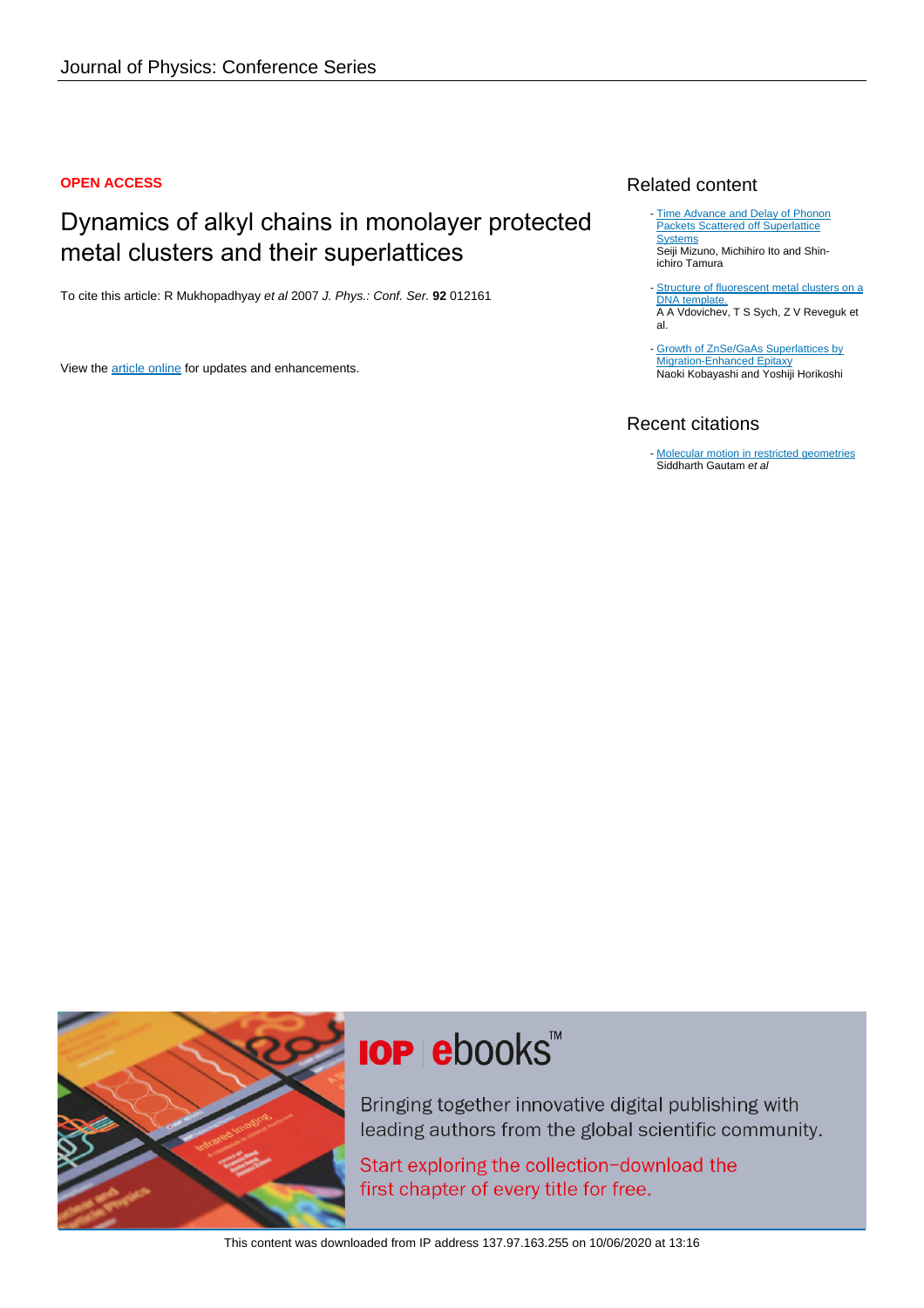# **Dynamics of alkyl chains in monolayer protected metal clusters and their superlattices**

#### **R Mukhopadhyay1 , S Mitra<sup>1</sup> , M Johnson<sup>2</sup> and T Pradeep<sup>3</sup>**

<sup>1</sup>Solid State Physics Division, BARC, Mumbai 400085, India 2 Institute Lau-Langevin, BP156, F-38042, Grenoble, Cedex 9, France <sup>3</sup>Department of Chemistry and SAIF, IITm, Chennai 600 036, India

E-mail: mukhop@barc.gov.in

**Abstract.** Alkyl chains dynamics in monolayer protected metal cluster (MPC) systems of gold and silver have been studied by the quasielastic neutron scattering (QENS) technique. Isolated MPCs investigated are 6, 12 and 18 carbon n-alkyl chain thiolate protected 4 nm diameter gold clusters while the superlattices are their silver analogues. Evolution of dynamics with temperature is found to be very different in the isolated clusters and their superlattices. While continuous evolution of the dynamics of the monolayer was observed in isolated MPCs, it is abrupt in superlattice systems and occurs at a temperature consistent with the superlattice melting detected in calorimetry measurements. A model where the chain undergoes uniaxial rotational diffusion with additional body axis fluctuation was found to describe the data consistently. For the superlattice systems, the chains are found to be held by strong inter-chain interactions below the superlattice melting. The data from the planar silver thiolate systems show similar behavior like the superlattice systems, consistent with the calorimetric data.

#### **1. Introduction**

Monolayer protected clusters (MPCs) are nanoparticles capped with monolayers, typically having a hydrocarbon chain [1]. Each MPC has a compact, crystalline metal core of 1-4 nanometer diameter. Monolayers of thiols on noble metal surfaces (planar or 2D SAMs) have been the simplest of systems on which many of the fundamental properties such as friction, lubrication, etc. could be investigated. These monolayers are alternately referred to as three-dimensional self-assembled monolayers (3D SAMs), to distinguish themselves from their planar counterparts (2D SAMs). Due to interactions of monolayers, the isolated clusters may crystallize to yield particle crystals, called superlattices as they possess double periodicity, one due to the metal core and another due to the organized particle assembly. The temperature dependent phase behavior of such systems has been a topic of intense investigations in our group as well as in others. Orientational freedom of the alkyl chain assembly is one of the critical issues concerning the structure of the monolayers. Applications of monolayer systems in several areas, utilizing distance specific organization of molecules, depend on the structural and conformational rigidity of the monolayer chain. Quasielastic neutron scattering (QENS) technique was suitably exploited to elucidate interesting results in recent studies [2,3]. Here we report the dynamics of alkyl chains in both isolated (gold clusters) and superlattice (silver clusters) systems with varying chain lengths, using QENS. We specifically investigate the evolution of dynamics in these systems as a function of temperature across the phase transition.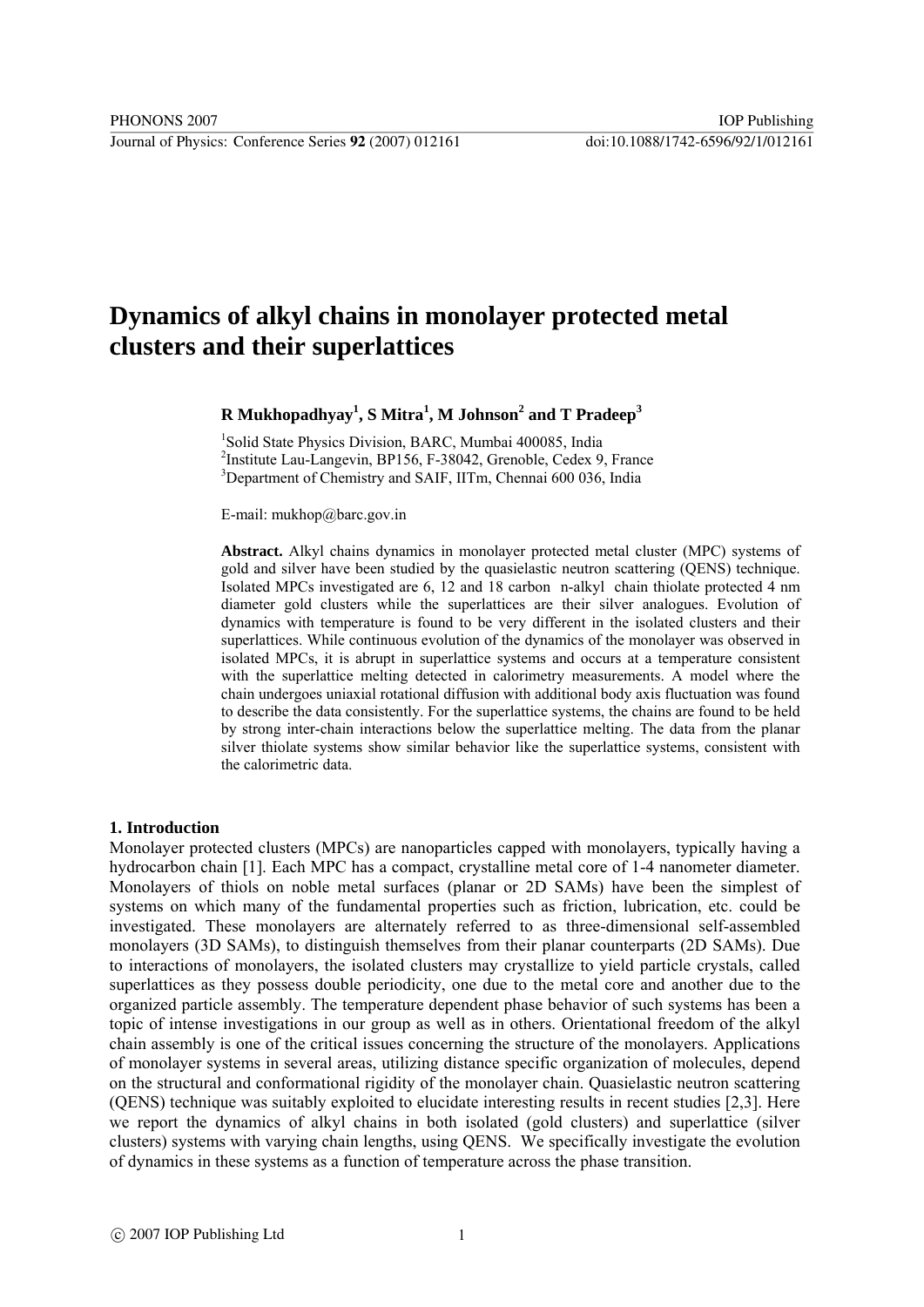#### **2. Experiment**

Preparation and characterization of these nanosystems have been discussed previously [4]. The nanoparticle cores are 4 nm in diameter. From temperature programmed desorption, it is seen that the silver systems have larger monolayer density. Experiments were carried out using a time-of-flight spectrometer IN5 at ILL, Grenoble, France using an incident wavelength of 5 Å and a Q-range of 0.2- 2.2  $\AA$ <sup>-1</sup> with an energy resolution 50 μeV. Measurements were carried out with MPCs protected with several thiol (R-SH) molecules of varying chain length, viz., hexanethiol (HT,  $C_6H_{13}$ -SH), dodecanethiol (DDT, C12H25-SH) and octadecanethiol (ODT, C18H37-SH) stabilized gold (isolated) and silver (superlattice) clusters. The experiments were conducted over a temperature range of 200-400 K. Measurements have been done also for the 2D variety, namely layered silver thiolates (HT, DDT and ODT). In the superlattices used here perfect crystals made of MPCs were not seen [5], but short range periodicity is seen in the form of 2D ordering of particles on the TEM grid. Three dimensional order is seen in X-ray diffraction. However, perfect 3D superlattices have been seen in water soluble MPCs [6].

#### **3. Results and Discussion**

Quasielastic spectra for the Au-cluster systems (HT, DDT and ODT stabilized) show the presence of broadening over the whole range of temperature studied (270-400 K). The quasielastic component was found to evolve continuously with increase of temperature almost the same way in all the systems.

As a typical representative, the extracted Elastic Incoherent Structure Factor (EISF) for Au-DDT, at different temperatures are shown in figure 1. It is clear from the behavior of the EISF that it is strongly temperature depended and as the temperature is increased the quasielastic component increases systematically. Two things can happen with the increase of temperature, 1) higher proportion of the chains can take part in the dynamics and 2) the chains can become more and more flexible. Keeping in mind of both the possibilities, the generalized scattering law can be written as,

$$
S(Q,\omega) = (1 - p_x)\delta(\omega) + p_x \left[ A_0 \delta(\omega) + (1 - A_0)L(\omega, \Gamma) \right]
$$
(1)

where  $A_0$  is the model EISF and  $P_x$ , represents the proportion of mobile or dynamic alkyl chains. The total elastic fraction can be written as,

$$
EISF_{Tot} = [p_x A_0 + (1 - p_x)] \tag{2}
$$

It may be noted that  $A_0$  is a function of the radius of gyration *R*. It is found that with increase of temperature,  $P_x$  increases indicating that increasing proportion of the chains contribute to the dynamics.

From the geometry of the MPCs, 1) the simplest model one can envisage is the rotation of the chain about its own axis, namely uniaxial rotational diffusion (URD), M1, 2) the other possibility could be rotation of the chain axis in a cone, M2 or 3) chain rotates about its axis coupled with fluctuations about the body axis, M3.

For URD the average EISF for a powder sample can be written as [7],

$$
A_0 = \overline{A_0(Q)} = \frac{1}{N\pi} \sum_{i=1}^{N} \int_{0}^{\pi} j_o(2Qa_i \sin x) dx
$$
 (3)

where *N* is the total number of hydrogen atoms in the molecule and  $a_i$  is the radius of rotation of  $i<sup>th</sup>$ hydrogen. The alkyl chains are assumed to be in an all trans conformation.

The EISF for a model where chain precessing on a cone, it is assumed that the long axis of the chain is aligned along Y-axis. The EISF for such a model can be written as [6],

$$
\overline{A_0(Q)} = \frac{1}{N\pi} \sum_{i=1}^{N} \int_0^{\pi} j_o(2Qr_i \sin x) dx
$$
 (4)

Here,  $r_i$  is a function of cone-angle θ.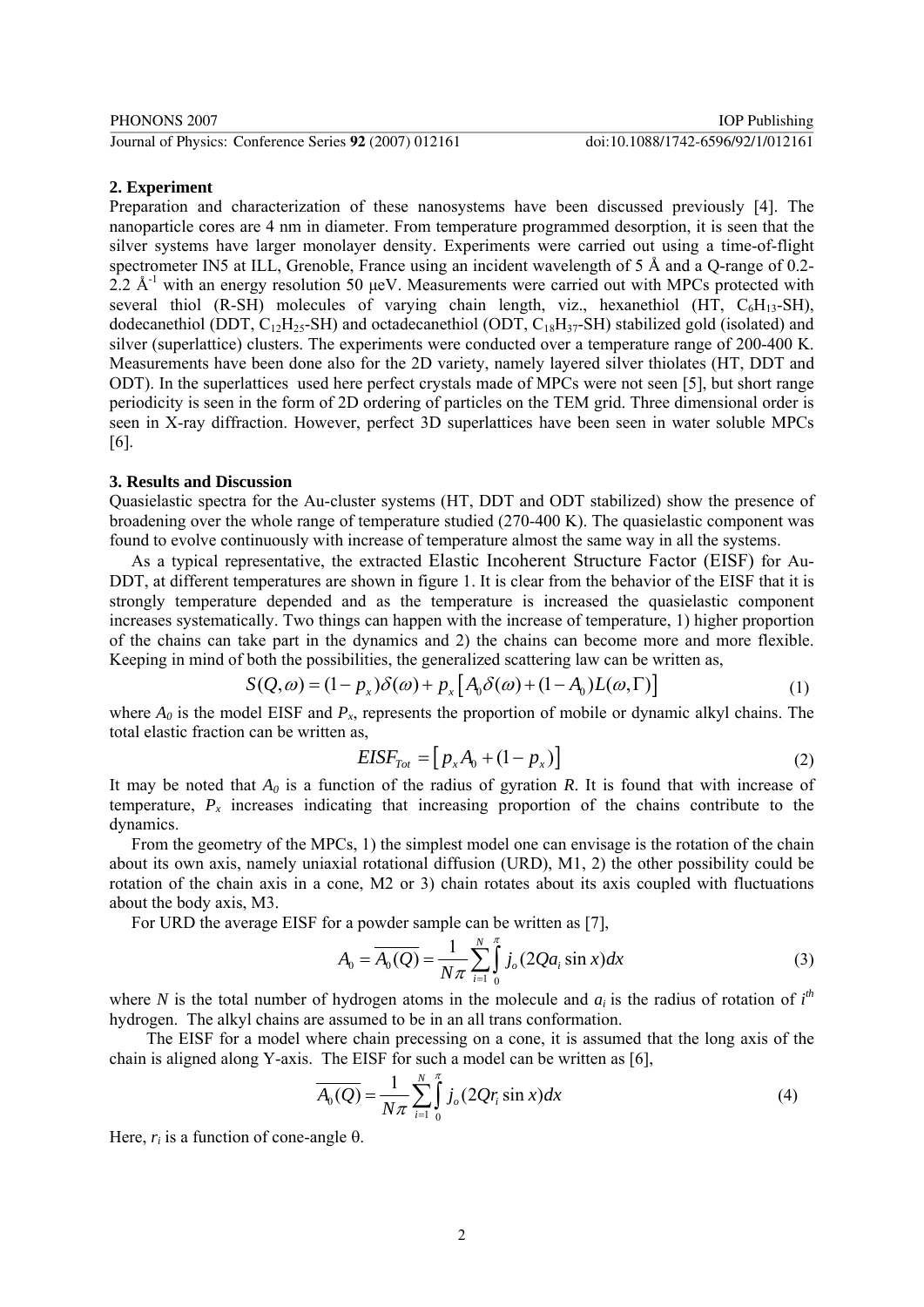The EISF for the chain hydrogens, due to rotation about chain axis and a fluctuation around its equilibrium position, can be expressed after averaging over the various distances of the hydrogens from the equilibrium point and the distances of the hydrogens from the molecular axis [8],

$$
\overline{A_0(Q)} = \frac{1}{N} \sum_{i=1}^{N} \sum_{l=0}^{\infty} (2l+1) j_l^2(Qp_i) S_l^2(\delta) P_l^2(\cos \beta_i)
$$
(5)

and sin  $\beta_i = \frac{P_i}{I}$ *i p q*  $\beta_i = \frac{P_i}{P_i}$  Here  $q_i$  are the distances of hydrogen atoms in alkyl chain from the point of

fluctuation and  $p_i$  are the distances of the same hydrogen atoms from the molecular axis. Therefore, knowing the positions of all the hydrogens in the alkyl chain with respect to chain axis, one can fit the experimentally obtained EISF with δ (as defined in equation (5)) as parameters. Average amplitudes of fluctuation ( $\Delta \alpha$ ) are then obtained from the fact that,  $\Delta \alpha = \cos^{-1}(S_I)$ . Here,  $S_I$  is the orientational order parameter and can be expressed in terms of  $\delta$  so that  $S = \cos \alpha > \cosh \delta$ -1/ $\delta$ .

The model EISF calculated as per the different models described above is shown in the figure 1. It is found that with increase of temperature,  $P<sub>x</sub>$  increases indicating increasing proportion of the chains



**Figure 1** Experimental EISF, as obtained from QENS data for Au-DDT (isolated MPC) system, fitted with fitted with the different models, M1: dashed line, M2: dotted line and M3: solid line



**Figure 2** Experimental EISF, as obtained from QENS data for Ag-DDT (superlattice) system, fitted with fitted with the different models, M1: dashed line, M2: dotted line and M3: solid line.

contribute to the dynamics. Simple URD model M1 could not account the observed data, and description by the model where the chain move by an uniaxial rotational diffusion plus fluctuation, M3 is definitely better suited than the one where the chain moves on a cone, M2, as shown in the figure. The obtained values of  $P_r$  increases 27 to 86% and  $\Delta \alpha$  goes 5 to 10 degrees in the case of model where the chains undergo uniaxial rotational diffusion and 30 to 100 % and  $\theta$  goes from 3 to 7 degrees when the chain precess on a cone as temperature was increased from 270 to 400 K.  $P<sub>x</sub>$  as obtained from the fit showed monotonic behavior with increase in temperature [3].

The QENS data in the superlattice MPC (silver clusters) systems show interesting behavior and show very different features compared to the isolated ones. Here the dynamics evolve rather abruptly at 400 K, which is just above the superlattice melting transition temperature. At temperatures below  $T_c$ , observed weak quasielastic broadening indicates the existence of dynamical features not like the case of isolated cluster system. Although the quasielastic broadening is observed to evolve slowly as the temperature is increased from 220 to 380 K, but at 400 K it is clearly a jump ahead. As can be seen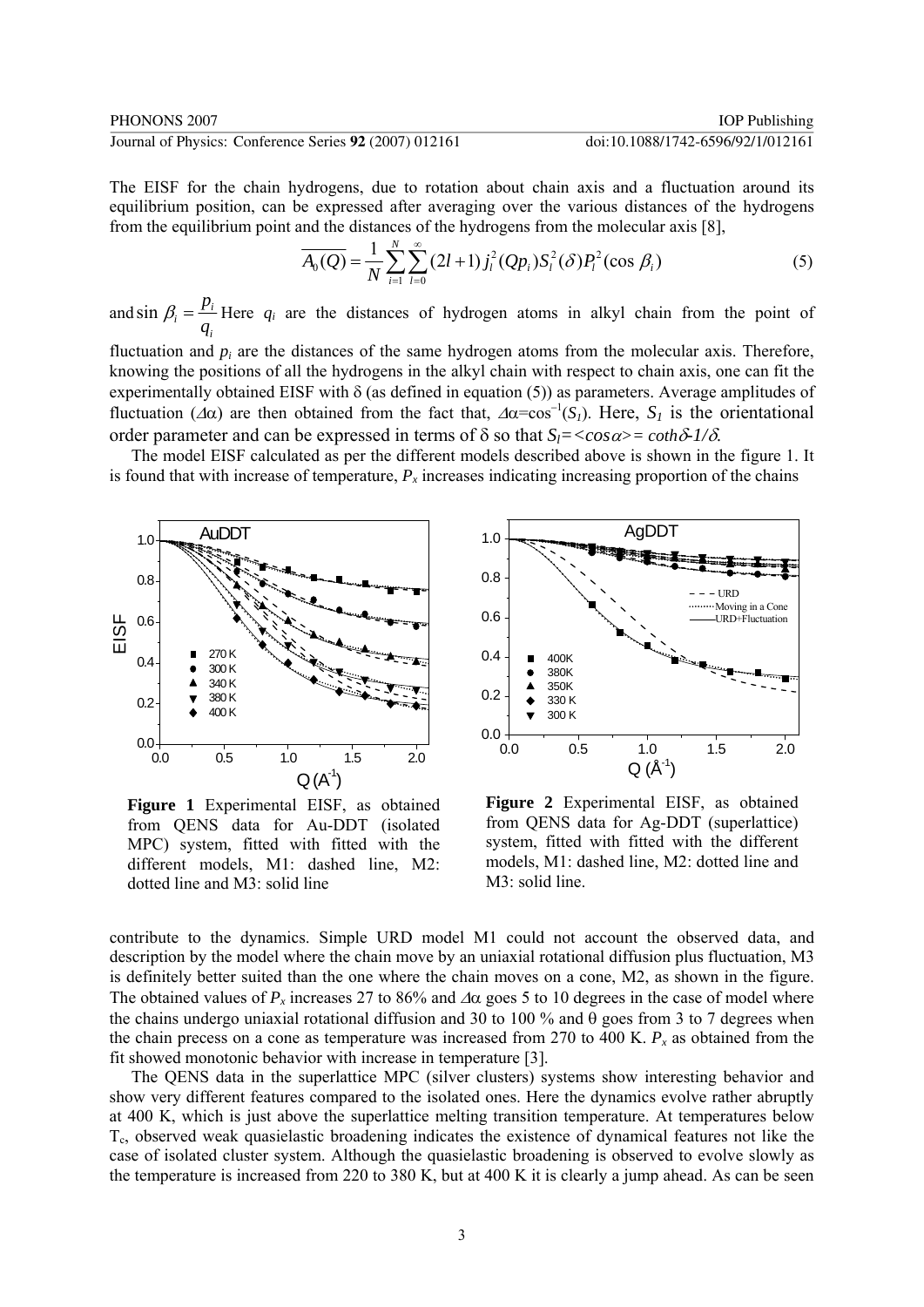in the extracted EISF, as shown in figure 2, it is flat at temperatures up to 380 K and then suddenly falls off. The observed dynamics at and below 380 K should mainly be related to the chains not involved in the cross-linking of the two neighboring clusters. It may be noted in the superlattice structure the chains of the neighboring MPCs are interdigitated. The alkyl chains are connected to the metal clusters via the sulphur atoms and they diverge out as they go away from the metal surface. The silver cluster geometry is of a truncated icosahedron and from geometry considerations for a simple cubic lattice, only those chains along the unit cell axes would be involve in the cross-linking and so held by strong interactions. However, at 400 K, above the superlattice melting transition, those chains earlier held by strong interactions are also expected to be dynamic and the observed quasielastic broadening should correspond to all the chains.

To model the observed EISF, as before, different models were tried, simple uniaxial rotational diffusion model could not account the observed data. However, model M2 and M3 are able to describe the observed EISF very well both below and above 400 K, but model M3 is better suited at 400 K, that is, above  $T_c$  where the chains supposed to have melted. The obtained values of Px and  $\theta$  within model M2 are 18 % and 3 degrees at 350 K and 24 % and 2.5 degrees at 380 K, but it jumps to 90 % and 8 degrees at 400 K. In model M3 the obtained parameters ( $P_x$  and  $\Delta \alpha$ ) are 16 % and 5 degrees and 21 % and 5 degrees at 350 and 380 K, respectively which jump to 75 % and 11 degrees at 400 K. The variation of  $P_x$  with temperature is shown in figure 3. The abrupt jump in  $P_x$  at 400 K indicates the



**Figure 3.**  $P_x$  as obtained for the different chain length with model M3.

**Figure 4.** Experimental EISF, as obtained from QENS data for Ag-DDT thiolate system, fitted with the different models.

transition consistent with the calorimetric data. This clearly demonstrates that the sharp peak in enthalpy as observed in DSC is related to the chain melting.

Results obtained from superlattice and isolated cluster MPCs (3D SAMs) were compared with corresponding planar planer two-dimensional monolayer. Extracted EISF for Ag-DDT-thiolate system is shown in figure 4 along with the fitted ones assuming model M1, M2 and M3. Again M1 could not describe the data. The *Px* and θ corresponding to model M2 lie in the range 25-33 % and 4-7 deg in the temperature window of 330-380 K while the  $P_x$  and  $Δα$  for model M3 is 22-27 % and 6-10 deg, respectively. However, at 400 K the  $P_x$  jumps to 88 % and 74 % in model M2 and M3, respectively, showing discontinuous transition as indicated in DSC [5].